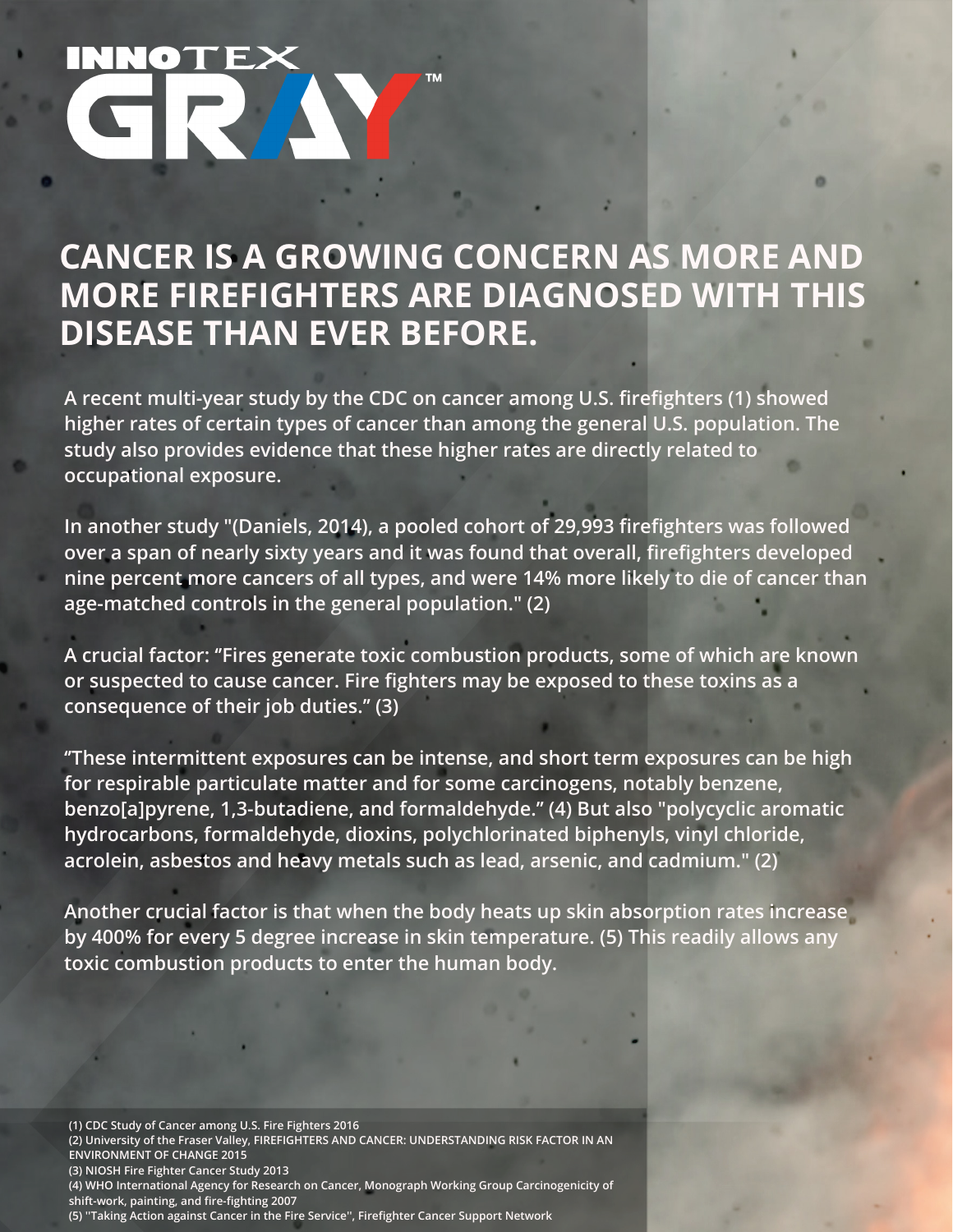# CRAN

**The INNOTEX GRAY™\* Hood 25 is a particulate blocking hood designed to address this very issue. It helps to dramatically reduce the risks of carcinogenic particulate contamination while maintaining air permeability.**

**Developed to meet the proposed requirements of NFPA 1971, 2018 edition, the particulate blocking layer blocks carcinogenic particulates 0.1 µm to 1.0 µm that are found in the combustion of structural fires by greater than 98%. Yet, that same layer also allows for air permeation, which is essential to reduce the risk of increased core temperature.**

**THE INNOTEX GRAY™ HOOD 25 USES THE SAME 3-LAYER APPROACH AS TURNOUT GEAR.**

**The exterior layer is a 20%/80% Nomex/Lenzing LAYER 1: blend (8 oz/yd²), providing good, reliable performance.**

**The middle layer consists of a proprietary version of Stedair® PREVENT. This layer blocks carcinogenic particulates 0.1 µm to 1.0 µm (microns) by greater than 98%. NFPA 1971, 2018 edition will require a minimum of 90%. Unlike some barriers, it is air permeable, which means air freely passes through it, letting body heat dissipate and helping reduce the risk of increased core temperature. This layer also offers a 100% coverage throughout the entire hood.**

**The inner layer is a 100% FR viscose multi-filament LAYER 3: liner. It gives a noticeably cool feeling when worn and has superior wicking abilities that spread out moisture to allow for quicker drying. The liner material is also less prone to piling than a standard Nomex/Lenzing material.**

**Layers 2 & 3 are laminated together, reducing the bulk of multiple layers and increasing comfort.**



**3 LAYERS** 

Nomex<sup>®</sup> 20% / Lenzing<br>FR 80%(Shoulder/Back Bib) (8 OZ/YD2)

Stedair Prevent<sup>®</sup>, particulate blocking<br>layer, air permeability

100% viscose filament (soft, superior wicking<br>properties)



\*Patent Pending